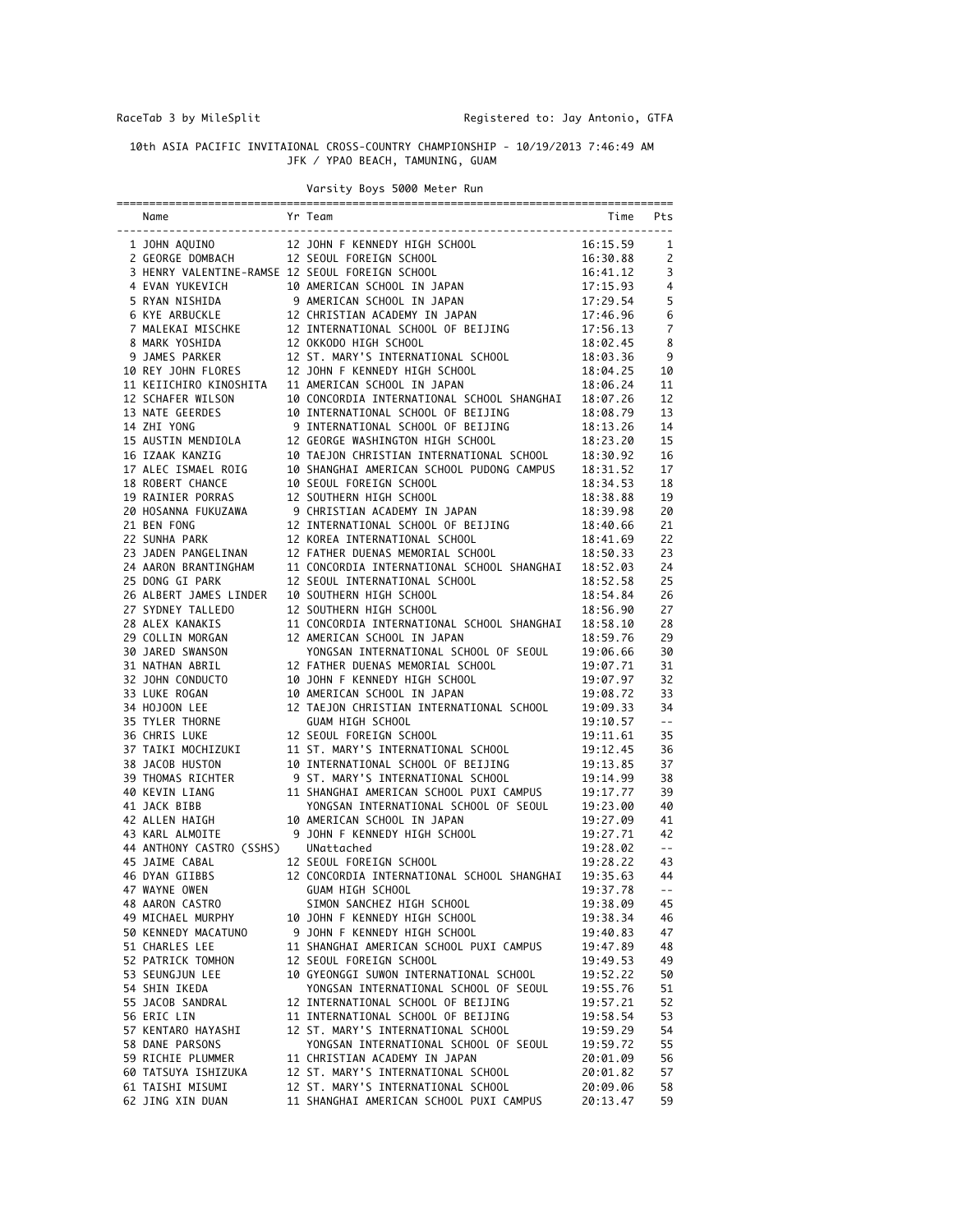| 63 KEVIN CHUN                                         |                                                                                                                                                            | 20:15.71       | 60                                            |
|-------------------------------------------------------|------------------------------------------------------------------------------------------------------------------------------------------------------------|----------------|-----------------------------------------------|
| 64 ANDREW BERANDA                                     |                                                                                                                                                            | 20:17.52       | 61                                            |
| 65 KIM SEAN D.                                        | 12 SEOUL INTERNATIONAL SCHOOL<br>SIMON SANCHEZ HIGH SCHOOL<br>EULERIMATIONAL SCHOOL                                                                        |                |                                               |
|                                                       |                                                                                                                                                            | 20:20.25       | 62                                            |
| 66 MARCUS GONG                                        | 10 CONCORDIA INTERNATIONAL SCHOOL SHANGHAI                                                                                                                 | 20:21.11       | 63                                            |
| 67 NELSON ORTEGA                                      | SOUTHERN HIGH SCHOOL                                                                                                                                       | 20:21.98       | 64                                            |
| 68 AKIRA CAMARGO                                      | 12 AMERICAN SCHOOL IN JAPAN                                                                                                                                | 20:22.32       | 65                                            |
| 69 JEFF AGGABAO                                       | 9 FATHER DUENAS MEMORIAL SCHOOL                                                                                                                            | 20:24.57       | 66                                            |
| 70 CHRISTIAN GICO                                     | SOUTHERN HIGH SCHOOL                                                                                                                                       | 20:25.94       | 67                                            |
| 71 GION BUENAVIDES                                    | 11 JOHN F KENNEDY HIGH SCHOOL                                                                                                                              | 20:26.96       | 68                                            |
|                                                       | 12 FATHER DUENAS MEMORIAL SCHOOL                                                                                                                           |                |                                               |
| 72 SHAYNE ARICAYOS                                    |                                                                                                                                                            | 20:27.63       | 69                                            |
| 73 EVANDER DEGUZMAN                                   | SIMON SANCHEZ HIGH SCHOOL                                                                                                                                  | 20:30.05       | 70                                            |
| 74 KEN SEKINE (SHS)                                   | UNattached                                                                                                                                                 | 20:30.88       | $\mathord{\hspace{1pt}\text{--}\hspace{1pt}}$ |
| 75 AUSTIN IGNACIO(JFK) 12 UNattached                  |                                                                                                                                                            | 20:34.09       | $\mathord{\hspace{1pt}\text{--}\hspace{1pt}}$ |
| 76 SEO SAM                                            | 11 KOREA INTERNATIONAL SCHOOL                                                                                                                              | 20:38.48       | 71                                            |
|                                                       |                                                                                                                                                            | 20:38.97       | 72                                            |
|                                                       |                                                                                                                                                            | 20:40.92       | $\sim$ $\sim$                                 |
|                                                       | 77 RICHARD CELESTE<br>78 ZACHARY ROBERT GUAM HIGH SCHOOL<br>79 JOHN BUAN SIMON SANCHEZ HIGH SCHOOL<br>80 RYAN CHANG 9 SHANGHAI AMERICAN SCHOOL PUXI CAMPUS | 20:45.69       | 73                                            |
|                                                       |                                                                                                                                                            | 20:51.53       |                                               |
|                                                       |                                                                                                                                                            |                | 74                                            |
|                                                       | 81 ROYCE YUEHSHYANG CHEN 9 SHANGHAI AMERICAN SCHOOL PUDONG CAMPUS                                                                                          | 20:52.93       | 75                                            |
| 82 BEN JUNG                                           | 9 KOREA INTERNATIONAL SCHOOL                                                                                                                               | 20:58.02       | 76                                            |
|                                                       | 83 BRADLEY ZHOU-YU CHEN 9 SHANGHAI AMERICAN SCHOOL PUDONG CAMPUS                                                                                           | 20:59.08       | 77                                            |
| 84 CAMERON BROWN                                      | 9 SHANGHAI AMERICAN SCHOOL PUXI CAMPUS                                                                                                                     | 20:59.58       | 78                                            |
| 85 FRED PARK                                          | 11 TAEJON CHRISTIAN INTERNATIONAL SCHOOL                                                                                                                   | 21:03.96       | 79                                            |
| 86 BLEU PEREZ                                         | 12 FATHER DUENAS MEMORIAL SCHOOL                                                                                                                           | 21:05.72       | 80                                            |
|                                                       |                                                                                                                                                            |                |                                               |
| 87 JOHN BLAS (SHS)                                    | UNattached                                                                                                                                                 | 21:07.39       | $\sim$ $-$                                    |
| 88 PETER HAN                                          | 11 KOREA INTERNATIONAL SCHOOL                                                                                                                              | 21:08.85       | 81                                            |
| 89 HO TING YAU                                        | 11 SHANGHAI AMERICAN SCHOOL PUDONG CAMPUS                                                                                                                  | 21:10.80       | 82                                            |
| 90 BRANDON FLORES                                     | 11 FATHER DUENAS MEMORIAL SCHOOL<br>12 SHANGHAI AMERICAN SCHOOL PUDO                                                                                       | 21:11.84       | 83                                            |
| 91 BENJAMIN DAI GUO                                   | 12 SHANGHAI AMERICAN SCHOOL PUDONG CAMPUS                                                                                                                  | 21:13.29       | 84                                            |
| 92 CALLUM MARSHALL                                    | 9 CHRISTIAN ACADEMY IN JAPAN                                                                                                                               | 21:14.62       | 85                                            |
| 93 MATTHEW DRYDEN                                     | 10 SEOUL FOREIGN SCHOOL                                                                                                                                    | 21:17.28       | 86                                            |
| 94 KENJI MCCARTHY                                     | GEORGE WASHINGTON HIGH SCHOOL                                                                                                                              |                | 87                                            |
|                                                       |                                                                                                                                                            | 21:18.41       |                                               |
| 95 AUSTIN IGNACIO(JFK)                                | 12 UNattached                                                                                                                                              | 21:19.78       | $\mathord{\hspace{1pt}\text{--}\hspace{1pt}}$ |
| 96 TROY CASSON JOSEPH                                 | 12 SHANGHAI AMERICAN SCHOOL PUDONG CAMPUS                                                                                                                  | 21:22.76       | 88                                            |
| 97 ARKEL RODRIGUEZ                                    | 10 OKKODO HIGH SCHOOL                                                                                                                                      | 21:23.90       | 89                                            |
| 98 YVES MACALINO                                      | 11 OKKODO HIGH SCHOOL                                                                                                                                      | 21:24.77       | 90                                            |
| 99 ZIHO HWANG                                         | 10 GYEONGGI SUWON INTERNATIONAL SCHOOL                                                                                                                     | 21:29.77       | 91                                            |
| 100 DAVID KIM                                         | 10 SEOUL INTERNATIONAL SCHOOL                                                                                                                              | 21:34.68       | 92                                            |
|                                                       | 11 KOREA INTERNATIONAL SCHOOL                                                                                                                              | 21:36.60       | 93                                            |
| יבב<br>101 JOONKI JIN<br>102 שפו 1982<br>102 NEO SHEN | YONGSAN INTERNATIONAL SCHOOL OF SEOUL                                                                                                                      |                | 94                                            |
| שער מעט אובט<br>103 JUSTIN YOON<br>104 ANTHONY CASTRO |                                                                                                                                                            | 21:37.14       |                                               |
|                                                       | 11 SEOUL INTERNATIONAL SCHOOL                                                                                                                              | 21:38.78       | - 95                                          |
|                                                       | SIMON SANCHEZ HIGH SCHOOL                                                                                                                                  | 21:39.32       | 96                                            |
|                                                       | 105 CHRIS GUN-HO JUNG       9 GYEONGGI SUWON INTERNATIONAL SCHOOL<br>106 TERRY LEE                       10 KOREA INTERNATIONAL SCHOOL                     | 21:40.28       | 97<br>97<br>98                                |
|                                                       | 10 KOREA INTERNATIONAL SCHOOL<br>SIMON SANCHEZ HIGH SCHOOL<br>SOUTHERN HIGH SCHOOL<br>SOUTHERN HIGH SCHOOL<br>GUAM HIGH SCHOOL<br>EATHER NIFNIS WEW        | 21:40.94       |                                               |
| 107 ROLAND OCAMPO                                     |                                                                                                                                                            | 21:42.79       | - 99                                          |
| 108 GIDEON TYQUIENGCO                                 |                                                                                                                                                            | 21:44.24       | 100                                           |
| 109 ARTHUR OWEN                                       | GUAM HIGH SCHOOL<br>11 FATHER DUENAS MEMORIAL SCHOOL<br>12 SHANGHAI AMERICAN SCHOOL PUXI CAMPUS                                                            | 21:44.94       | $\sim$ $ -$                                   |
| 110 GINGA IKEDA                                       |                                                                                                                                                            |                |                                               |
|                                                       |                                                                                                                                                            | 21:47.56       | 101                                           |
| 111 MERVIN LAW                                        |                                                                                                                                                            | 21:48.08       | 102                                           |
| 112 WILLIAM SABLAN (SSHS) UNattached                  |                                                                                                                                                            | $21:49.31 - -$ |                                               |
| 113 KYLE SMOKER                                       | 12 CHRISTIAN ACADEMY IN JAPAN                                                                                                                              | 21:49.72       | 103                                           |
| 114 TAKASHI BUCCAT                                    | 12 OKKODO HIGH SCHOOL                                                                                                                                      | 21:55.63       | 104                                           |
| 115 JAYCE MENO (JFK)                                  | 10 UNattached                                                                                                                                              | 21:57.86       | $\sim$ $-$                                    |
| 116 DANIEL KIM                                        | 9 SEOUL INTERNATIONAL SCHOOL                                                                                                                               | 22:01.58       | 105                                           |
| 117 KORTE ZICKEFOOSE                                  | 12 TAEJON CHRISTIAN INTERNATIONAL SCHOOL                                                                                                                   | 22:03.15       | 106                                           |
| 118 BASON PARK                                        | 11 SEOUL INTERNATIONAL SCHOOL                                                                                                                              |                | 107                                           |
|                                                       |                                                                                                                                                            | 22:04.43       |                                               |
| 119 BRANDON YINGHO LAU                                | 11 SHANGHAI AMERICAN SCHOOL PUDONG CAMPUS                                                                                                                  | 22:06.35       | 108                                           |
| 120 DUNCAN WANG                                       | 10 CONCORDIA INTERNATIONAL SCHOOL SHANGHAI                                                                                                                 | 22:07.85       | 109                                           |
| 121 MINATO ONISHI                                     | 9 GYEONGGI SUWON INTERNATIONAL SCHOOL                                                                                                                      | 22:08.90       | 110                                           |
| 122 ANDREW BRANDT                                     | 12 CONCORDIA INTERNATIONAL SCHOOL SHANGHAI                                                                                                                 | 22:12.13       | 111                                           |
| 123 BEATO MANGLONA (JFK)                              | 9 UNattached                                                                                                                                               | 22:15.94       | $\sim$ $-$                                    |
| 124 JOHN MACATUNO (JFK)                               | UNattached                                                                                                                                                 | 22:18.14       | $\sim$ $ -$                                   |
| 125 DANIEL KIM                                        | 11 SEOUL INTERNATIONAL SCHOOL                                                                                                                              | 22:26.31       | 112                                           |
|                                                       |                                                                                                                                                            |                |                                               |
| 126 ERIC WANG                                         | 12 SHANGHAI AMERICAN SCHOOL PUXI CAMPUS                                                                                                                    | 22:31.13       | 113                                           |
|                                                       | 127 JUSTIN JONG-YOUNG LEE 10 GYEONGGI SUWON INTERNATIONAL SCHOOL                                                                                           | 22:32.04       | 114                                           |
| 128 JOHN SAZON (OHS)                                  | 11 UNattached                                                                                                                                              | 22:36.00       | $\sim$ $ -$                                   |
| 129 TEODORO ARICHETA                                  | GEORGE WASHINGTON HIGH SCHOOL                                                                                                                              | 22:37.94       | 115                                           |
| 130 VINCENT WOO-SUK LEE                               | 10 GYEONGGI SUWON INTERNATIONAL SCHOOL                                                                                                                     | 22:40.91       | 116                                           |
| 131 JASON LIM                                         | 10 TAEJON CHRISTIAN INTERNATIONAL SCHOOL                                                                                                                   | 22:41.64       | 117                                           |
| 132 JOSHUA TINGSON (JFK) 10 UNattached                |                                                                                                                                                            | 22:47.13       | $\sim$ $ -$                                   |
| 133 RIBBY SUH                                         | 12 TAEJON CHRISTIAN INTERNATIONAL SCHOOL                                                                                                                   | 22:50.45       | 118                                           |
|                                                       |                                                                                                                                                            |                |                                               |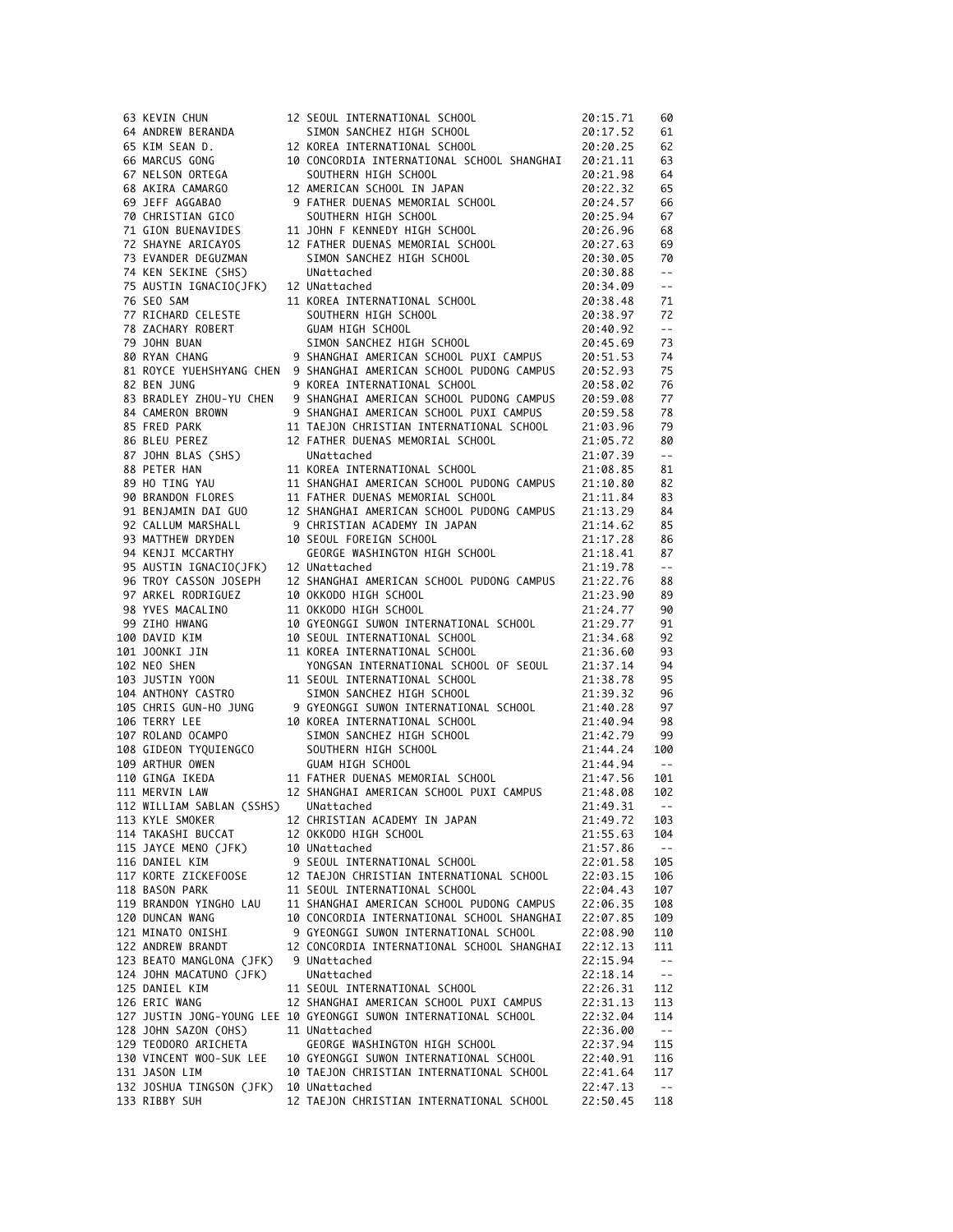|                                        |                                                                                                                                                                                                                                            |                | $\perp$ .                 |
|----------------------------------------|--------------------------------------------------------------------------------------------------------------------------------------------------------------------------------------------------------------------------------------------|----------------|---------------------------|
|                                        | 134 CHRISTIAN ACOSTA (OHS 11 UNattached 22:51.83<br>135 ZACK CEJOCO (OHS) 11 UNattached 22:58.37<br>136 ADRIAN TEOLOGO (SHS) UNattached 22:59.64<br>137 RYKER GARCIA 10 OKKODO HIGH SCHOOL 23:05.49<br>138 HAEJONG YOO 10 CHRISTIAN ACADEM | $22:58.37 - -$ |                           |
|                                        |                                                                                                                                                                                                                                            |                | $\sim$ $-$                |
|                                        |                                                                                                                                                                                                                                            |                | 119                       |
|                                        |                                                                                                                                                                                                                                            |                | 120                       |
|                                        |                                                                                                                                                                                                                                            |                |                           |
|                                        | 138 HAEJONG YOU 10 CHRISTIAN ACADEMI IN JAFAN 23:22.46<br>140 KENJI JOHNSON 9 CHRISTIAN ACADEMY IN JAPAN 23:22.46<br>141 JOHN OLANDEZ 10 OKKODO HIGH SCHOOL 23:36.90<br>142 KURT ALMOITE 10 OKKODO HIGH SCHOOL 23:36.90<br>143 KRISTIAN CE |                | 121                       |
|                                        |                                                                                                                                                                                                                                            |                | 122                       |
|                                        |                                                                                                                                                                                                                                            |                | 123                       |
|                                        |                                                                                                                                                                                                                                            |                | $ -$                      |
|                                        | 144 ALEX KWON-JUN LEE 10 GYEONGGI SUWON INTERNATIONAL SCHOOL 23:48.57                                                                                                                                                                      |                | 124                       |
| 145 RYAN NUCUM (SSHS) UNattached       |                                                                                                                                                                                                                                            | 24:06.81       | $- -$                     |
|                                        |                                                                                                                                                                                                                                            | 24:09.10       | 125                       |
|                                        |                                                                                                                                                                                                                                            | 24:21.46       | $\sim$ $-$                |
|                                        | 145 RYAN NUCUM (SSHS)<br>146 BEN LEE ULLOA GEORGE WASHINGTON HIGH SCHOOL<br>147 THOMAS MENDIOLA (OHS) 12 UNattached<br>148 TIM SUTA (JFK) 10 UNattached<br>150 VINCE BRIGINO (SHS) 12 UNattached<br>150 VINCE BRIGINO (SHS) UNattached<br> | $24:22.38 - -$ |                           |
|                                        |                                                                                                                                                                                                                                            | 24:36.34       | $\sim$ $\sim$             |
|                                        |                                                                                                                                                                                                                                            | 24:40.15       | $\sim$                    |
|                                        |                                                                                                                                                                                                                                            | 24:51.04       | $\sim$ $-$                |
|                                        |                                                                                                                                                                                                                                            | 25:08.80       | $\mathbb{Z}^2$            |
|                                        |                                                                                                                                                                                                                                            | 25:29.88       | $\sim$ $\sim$             |
|                                        | 154 RYAN MERCADO (OHS) 12 UNattached 155 JIN HO YI 10 TAEJON CHRISTIAN INTERNATIONAL SCHOOL 25:42.00                                                                                                                                       | 25:38.00       | $\sim$ $-$                |
|                                        |                                                                                                                                                                                                                                            |                | 126                       |
| 156 CHRISTOPHER ESPINOSA 11 UNattached |                                                                                                                                                                                                                                            | 25:45.00       | $\sim$ $-$                |
| 157 IAN VALENCIA (SSHS) UNattached     |                                                                                                                                                                                                                                            | 25:57.00       | $\sim$ $-$                |
|                                        | 158 ELIJAH MORTERA GEORGE WASHINGTON HIGH SCHOOL 26:00.00<br>159 CHARLES ROQUE(SSHS) UNattached 27:25.00                                                                                                                                   |                | 127                       |
|                                        |                                                                                                                                                                                                                                            |                | $\sim$ $-$                |
| 160 ALBERT JUANEZA (SHS) UNattached    |                                                                                                                                                                                                                                            | 28:08.00       | $\mathbb{Z}^{\mathbb{Z}}$ |
|                                        |                                                                                                                                                                                                                                            |                |                           |

Varsity Boys 5000 Meter Run Team Scores

| Varsity Boys 5000 Meter Run Team Scores   |                   |                |                 |    |         |     |     |     |
|-------------------------------------------|-------------------|----------------|-----------------|----|---------|-----|-----|-----|
| Team                                      | Pts               | $\mathbf{1}$   | 2               | 3  | 4       | 5   | (6) | (7) |
| 1 AMERICAN SCHOOL IN JAPAN                | 82                | $4 \quad$      | 5               | 11 | 29      | 33  | 41  | 65  |
| Total Time: 1:31:01                       | Average: 18:12.04 |                | 1-5 Split: 1:53 |    |         |     |     |     |
| 2 INTERNATIONAL SCHOOL OF BEIJING         | 92                | 7              | 13              | 14 | 21      | 37  | 52  | 53  |
| Total Time: 1:32:13                       | Average: 18:26.54 |                | 1-5 Split: 1:18 |    |         |     |     |     |
| 3 SEOUL FOREIGN SCHOOL                    | 101               | $\overline{c}$ | 3               | 18 | 35      | 43  | 49  | 86  |
| Total Time: 1:30:27                       | Average: 18:05.28 |                | 1-5 Split: 2:58 |    |         |     |     |     |
| 4 JOHN F KENNEDY HIGH SCHOOL              | 131               | 1              | 10              | 32 | 42      | 46  | 47  | 68  |
| Total Time: 1:32:34                       | Average: 18:30.78 |                | 1-5 Split: 3:23 |    |         |     |     |     |
| 5 CONCORDIA INTERNATIONAL SCHOOL SHANGHAI | 171               | 12             | 24              | 28 | 44      | 63  | 109 | 111 |
| Total Time: 1:35:55                       | Average: 19:10.83 |                | 1-5 Split: 2:14 |    |         |     |     |     |
| 6 ST. MARY'S INTERNATIONAL SCHOOL         | 194               | 9              | 36              | 38 | 54      | 57  | 58  |     |
| Total Time: 1:36:32                       | Average: 19:18.39 |                | 1-5 Split: 1:59 |    |         |     |     |     |
| 7 SOUTHERN HIGH SCHOOL                    | 203               | 19             | 26              | 27 | 64      | 67  | 72  | 100 |
| Total Time: 1:37:19<br>Average: 19:27.71  |                   |                | 1-5 Split: 1:48 |    |         |     |     |     |
| 8 FATHER DUENAS MEMORIAL SCHOOL           | 269               | 23             | 31              | 66 | 69      | 80  | 83  | 101 |
| Total Time: 1:39:56                       | Average: 19:59.20 |                | 1-5 Split: 2:16 |    |         |     |     |     |
| 9 CHRISTIAN ACADEMY IN JAPAN              | 270               | - 6            | 20              | 56 | 85      | 103 | 120 | 121 |
| Total Time: 1:39:33                       | Average: 19:54.48 |                | 1-5 Split: 4:03 |    |         |     |     |     |
| 10 YONGSAN INTERNATIONAL SCHOOL OF SEOUL  | 270               | 30             | 40              | 51 | 55      | 94  |     |     |
| Total Time: 1:40:03                       | Average: 20:00.46 |                | 1-5 Split: 2:31 |    |         |     |     |     |
| 11 SHANGHAI AMERICAN SCHOOL PUXI CAMPUS   | 298               | 39             | 48              | 59 | 74      | 78  | 102 | 113 |
| Total Time: 1:41:11                       | Average: 20:14.05 |                | 1-5 Split: 1:42 |    |         |     |     |     |
| 12 KOREA INTERNATIONAL SCHOOL             | 312               | 22             | 62              | 71 | 76      | 81  | 93  | 98  |
| Total Time: 1:41:48                       | Average: 20:21.46 |                | 1-5 Split: 2:28 |    |         |     |     |     |
| 13 SHANGHAI AMERICAN SCHOOL PUDONG CAMPUS | 335               | 17             | 75              | 77 | 82      | 84  | 88  | 108 |
| Total Time: 1:42:48                       | Average: 20:33.53 |                | 1-5 Split: 2:42 |    |         |     |     |     |
| 14 SIMON SANCHEZ HIGH SCHOOL              | 345               | 45             | 61              | 70 | 73      | 96  | 99  |     |
| Total Time: 1:42:51                       | Average: 20:34.14 |                | 1-5 Split: 2:02 |    |         |     |     |     |
| 15 TAEJON CHRISTIAN INTERNATIONAL SCHOOL  | 352               | 16             | 34              | 79 | 106     | 117 | 118 | 126 |
| Total Time: 1:43:29                       | Average: 20:41.80 |                | 1-5 Split: 4:11 |    |         |     |     |     |
| 16 SEOUL INTERNATIONAL SCHOOL             | 377               | 25             | 60              | 92 | 95      | 105 | 107 | 112 |
| Total Time: 1:44:24                       | Average: 20:52.67 |                | 1-5 Split: 3:09 |    |         |     |     |     |
| 17 OKKODO HIGH SCHOOL                     | 410               | - 8            | 89              | 90 | 104     | 119 | 122 | 123 |
| Total Time: 1:45:53                       | Average: 21:10.45 |                | 1-5 Split: 5:04 |    |         |     |     |     |
| 18 GYEONGGI SUWON INTERNATIONAL SCHOOL    | 462               | 50             | 91              | 97 | 110     | 114 | 116 | 124 |
| Total Time: 1:47:44                       | Average: 21:32.65 |                | 1-5 Split: 2:40 |    |         |     |     |     |
| 19 GEORGE WASHINGTON HIGH SCHOOL          | 469               | 15             | 87              |    | 115 125 | 127 |     |     |